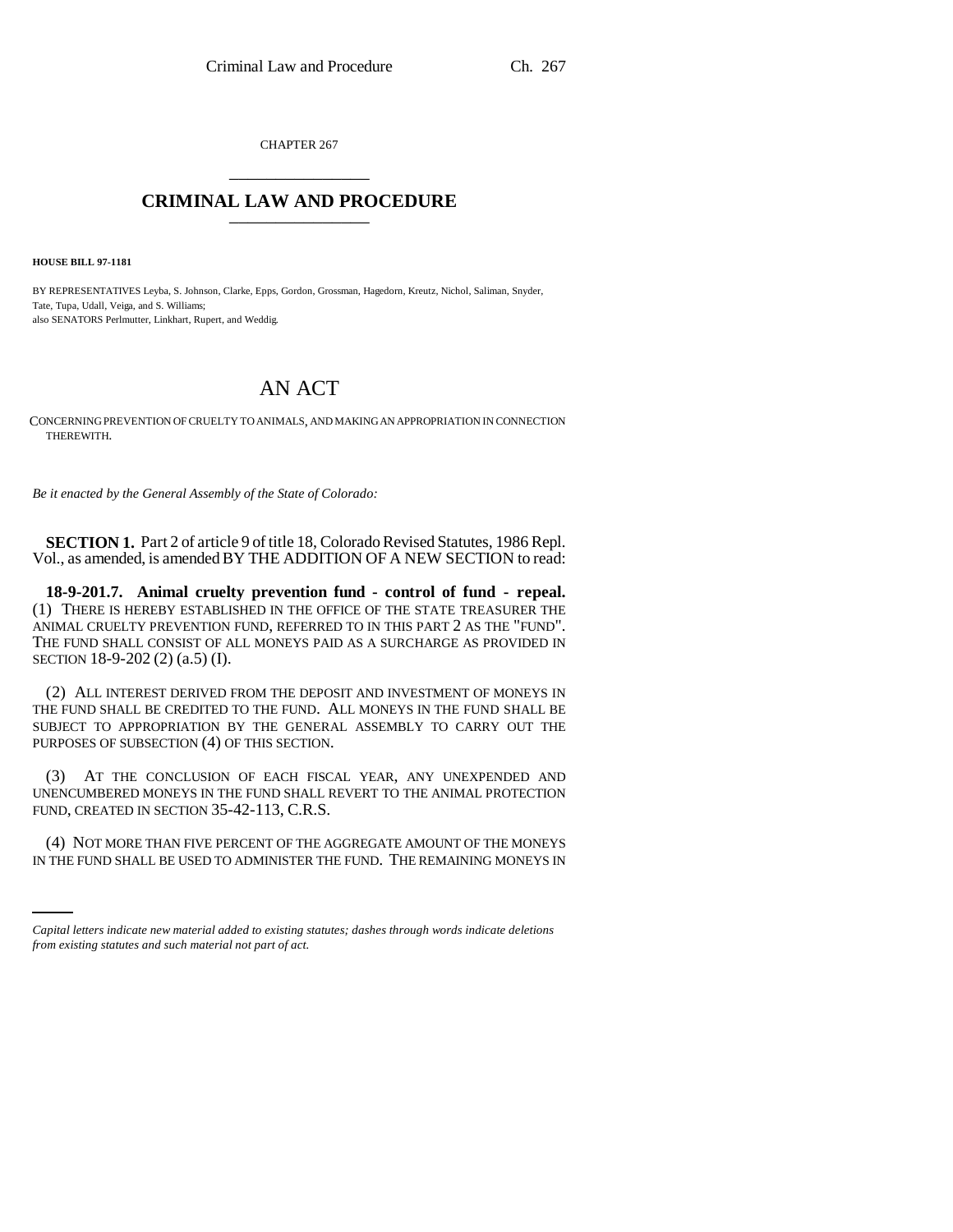## Ch. 267 Criminal Law and Procedure

THE FUND SHALL BE USED BY THE DEPARTMENT OF AGRICULTURE TO ASSIST WITH COSTS ASSOCIATED WITH THE CARE, TREATMENT, OR SHELTER OF ANY ANIMAL THAT IS THE SUBJECT OF CRUELTY, AND BY THE JUDICIAL BRANCH TO PAY THE COSTS OF COURT-ORDERED ANGER MANAGEMENT TREATMENT PROGRAMS AND OTHER PSYCHOLOGICAL EVALUATIONS AND COUNSELING FOR INDIGENT PERSONS CONVICTED OR ADJUDICATED AS JUVENILE DELINQUENTS FOR ACTS OF CRUELTY TO ANIMALS. NO MONEYS FROM THE FUND SHALL BE PAID TO AN OFFENDER.

(5) THE MONEYS IN THE FUND SHALL BE EQUALLY DIVIDED BETWEEN THE CARE, TREATMENT, AND SHELTER OF ANIMALS AND THE EVALUATION AND TREATMENT FOR OFFENDERS.

(6) THIS SECTION IS REPEALED, EFFECTIVE JULY 1, 2001.

**SECTION 2.** 18-9-202 (2), Colorado Revised Statutes, 1986 Repl. Vol., is amended BY THE ADDITION OF A NEW PARAGRAPH to read:

**18-9-202. Cruelty to animals - neglect of animals - offenses - repeal.** (2) (a.5) (I) (A) IN ADDITION TO ANY SENTENCE IMPOSED UPON A PERSON FOR VIOLATION OF ANY CRIMINAL LAW UNDER THIS TITLE, ANY PERSON CONVICTED OF COMMITTING CRUELTY TO ANIMALS PURSUANT TO SUBSECTION (1) OF THIS SECTION, THE UNDERLINING FACTUAL BASIS OF WHICH HAS BEEN FOUND BY THE COURT TO INCLUDE THE KNOWING OR INTENTIONAL TORTURE OR TORMENT OF AN ANIMAL WHICH NEEDLESSLY INJURES, MUTILATES, OR KILLS AN ANIMAL SHALL PAY A SURCHARGE OF UP TO FOUR HUNDRED DOLLARS TO THE CLERK OF THE COURT IN THE COUNTY IN WHICH THE CONVICTION OCCURS OR IN WHICH A DEFERRED SENTENCE IS ENTERED. EACH CLERK SHALL TRANSMIT THE MONEYS TO THE COURT ADMINISTRATOR OF THE JUDICIAL DISTRICT IN WHICH THE OFFENSE OCCURRED FOR CREDIT TO THE FUND.

(B) THIS SUBPARAGRAPH (I) IS REPEALED, EFFECTIVE JULY 1, 2001.

(II) IN ADDITION TO ANY SENTENCE IMPOSED UPON A PERSON FOR VIOLATION OF ANY CRIMINAL LAW UNDER THIS TITLE, ANY PERSON CONVICTED OF COMMITTING CRUELTY TO ANIMALS PURSUANT TO SUBSECTION (1) OF THIS SECTION, THE UNDERLINING FACTUAL BASIS OF WHICH HAS BEEN FOUND BY THE COURT TO INCLUDE THE KNOWING OR INTENTIONAL TORTURE OR TORMENT OF AN ANIMAL WHICH NEEDLESSLY INJURES, MUTILATES, OR KILLS AN ANIMAL, MAY BE ORDERED TO COMPLETE AN ANGER MANAGEMENT TREATMENT PROGRAM OR ANY OTHER APPROPRIATE TREATMENT PROGRAM.

(III) THE COURT MAY ORDER AN EVALUATION TO BE CONDUCTED PRIOR TO SENTENCING IF AN EVALUATION WOULD ASSIST THE COURT IN DETERMINING AN APPROPRIATE SENTENCE. THE PERSON ORDERED TO UNDERGO AN EVALUATION SHALL BE REQUIRED TO PAY THE COST OF THE EVALUATION, UNLESS THE PERSON QUALIFIES FOR A PUBLIC DEFENDER, THEN THE COST WILL BE PAID BY THE JUDICIAL DISTRICT. IF THE EVALUATION RESULTS IN A RECOMMENDATION OF TREATMENT AND IF THE COURT SO FINDS, THE PERSON SHALL BE ORDERED TO COMPLETE AN ANGER MANAGEMENT TREATMENT PROGRAM OR ANY OTHER TREATMENT PROGRAM THAT THE COURT MAY DEEM APPROPRIATE.

(IV) UPON SUCCESSFUL COMPLETION OF AN ANGER MANAGEMENT TREATMENT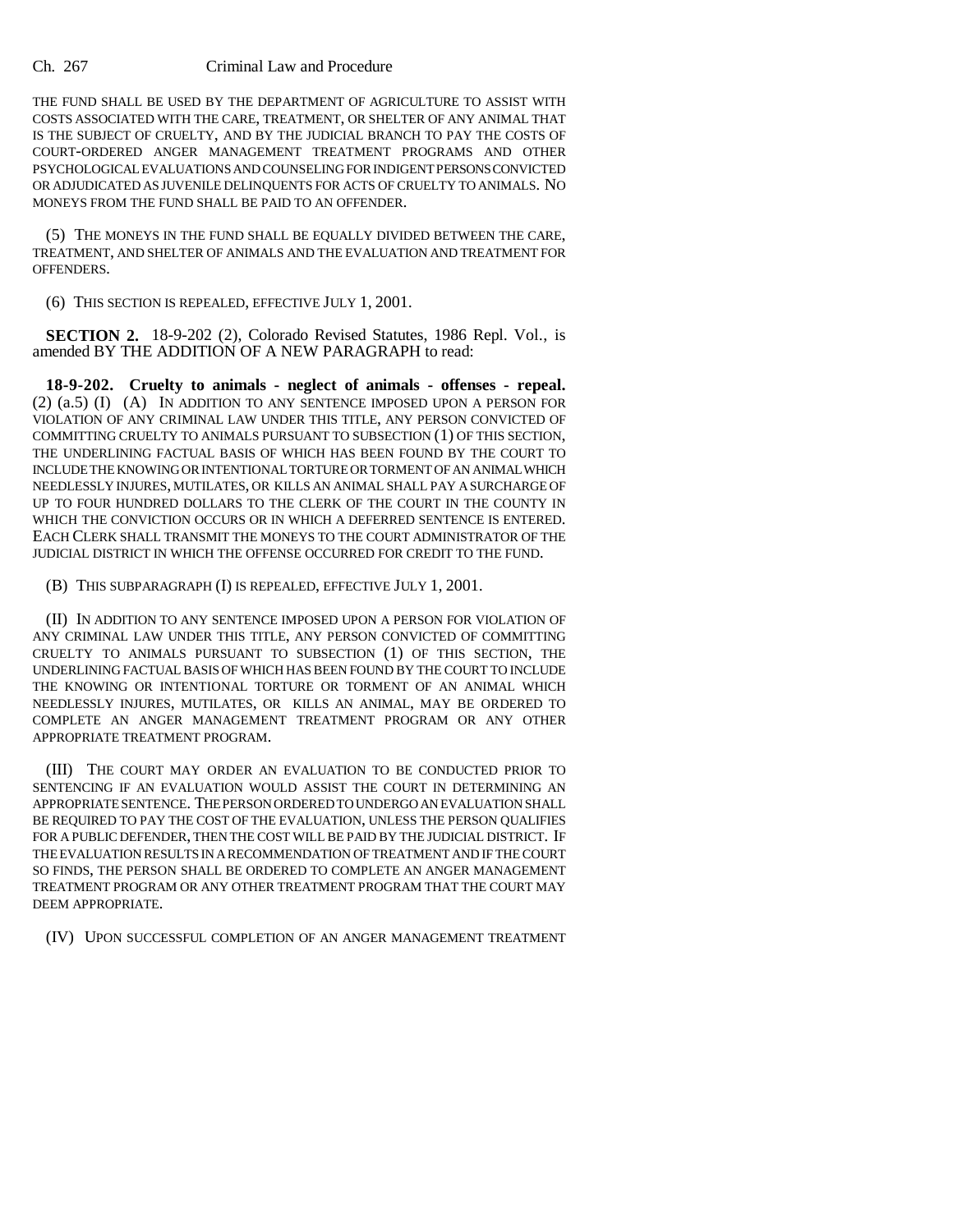PROGRAM OR ANY OTHER TREATMENT PROGRAM DEEMED APPROPRIATE BY THE COURT, THE COURT MAY SUSPEND ANY FINE IMPOSED, EXCEPT FOR A FIVE HUNDRED DOLLAR MANDATORY MINIMUM FINE WHICH SHALL BE IMPOSED AT THE TIME OF SENTENCING.

(V) IN ADDITION TO ANY OTHER SENTENCE IMPOSED UPON A PERSON FOR A VIOLATION OF ANY CRIMINAL LAW UNDER THIS TITLE, ANY PERSON CONVICTED OF A SECOND OR SUBSEQUENT CONVICTION FOR ANY CRIME, THE UNDERLYING FACTUAL BASIS OF WHICH HAS BEEN FOUND BY THE COURT TO INCLUDE AN ACT OF CRUELTY TO ANIMALS, SHALL BE REQUIRED TO PAY A MANDATORY MINIMUM FINE OF ONE THOUSAND DOLLARS AND SHALL BE REQUIRED TO COMPLETE AN ANGER MANAGEMENT TREATMENT PROGRAM OR ANY OTHER APPROPRIATE TREATMENT PROGRAM.

(VI) NOTHING IN THIS PARAGRAPH (a.5) SHALL PRECLUDE THE COURT FROM ORDERING TREATMENT IN ANY APPROPRIATE CASE.

(VII) THIS PARAGRAPH (a.5) DOES NOT APPLY TO THE TREATMENT OF PACK OR DRAFT ANIMALS BY NEGLIGENTLY OVERDRIVING, OVERLOADING, OR OVERWORKING THEM, OR THE TREATMENT OF LIVESTOCK AND OTHER ANIMALS USED IN THE FARM OR RANCH PRODUCTION OF FOOD, FIBER, OR OTHER AGRICULTURAL PRODUCTS WHEN SUCH TREATMENT IS IN ACCORDANCE WITH ACCEPTED AGRICULTURAL ANIMAL HUSBANDRY PRACTICES, THE TREATMENT OF ANIMALS INVOLVED IN ACTIVITIES REGULATED PURSUANT TO ARTICLE 60 OF TITLE 12, C.R.S., THE TREATMENT OF ANIMALS INVOLVED IN RESEARCH IF SUCH RESEARCH FACILITY IS OPERATING UNDER RULES AND REGULATIONS SET FORTH BY THE STATE OR FEDERAL GOVERNMENT, THE TREATMENT OF ANIMALS INVOLVED IN RODEOS, THE TREATMENT OF DOGS USED FOR LEGAL HUNTING ACTIVITIES, OR TO STATUTES REGULATING ACTIVITIES CONCERNING WILDLIFE AND PREDATOR CONTROL IN THE STATE, INCLUDING TRAPPING.

**SECTION 3.** 19-2-907 (1), Colorado Revised Statutes, 1986 Repl. Vol., as amended, is amended BY THE ADDITION OF A NEW PARAGRAPH to read:

**19-2-907. Sentencing schedule - options.** (1) Upon completion of the sentencing hearing, pursuant to section 19-2-906, the court shall enter a decree of sentence or commitment imposing any of the following sentences or combination of sentences, as appropriate:

(k) ORDERING THE JUVENILE TO COMPLETE AN ANGER MANAGEMENT TREATMENT PROGRAM OR ANY OTHER APPROPRIATE TREATMENT PROGRAM, AS PROVIDED IN SECTION 19-2-918.5.

**SECTION 4.** Part 9 of article 2 of title 19, Colorado Revised Statutes, 1986 Repl. Vol., as amended, is amended BY THE ADDITION OF A NEW SECTION to read:

**19-2-918.5. Sentencing - animal cruelty - anger management treatment.** (1) IN ADDITION TO ANY SENTENCE IMPOSED PURSUANT TO THIS SECTION, ANY JUVENILE WHO HAS BEEN ADJUDICATED A JUVENILE DELINQUENT FOR THE COMMISSION OF CRUELTY TO ANIMALS, AS DESCRIBED IN SECTION  $18-9-202(1)(a)$ , C.R.S., IN WHICH THE UNDERLINING FACTUAL BASIS OF WHICH HAS BEEN FOUND BY THE COURT TO INCLUDE THE KNOWING OR INTENTIONAL TORTURE OR TORMENT OF AN ANIMAL WHICH NEEDLESSLY INJURES, MUTILATES, OR KILLS AN ANIMAL, MAY BE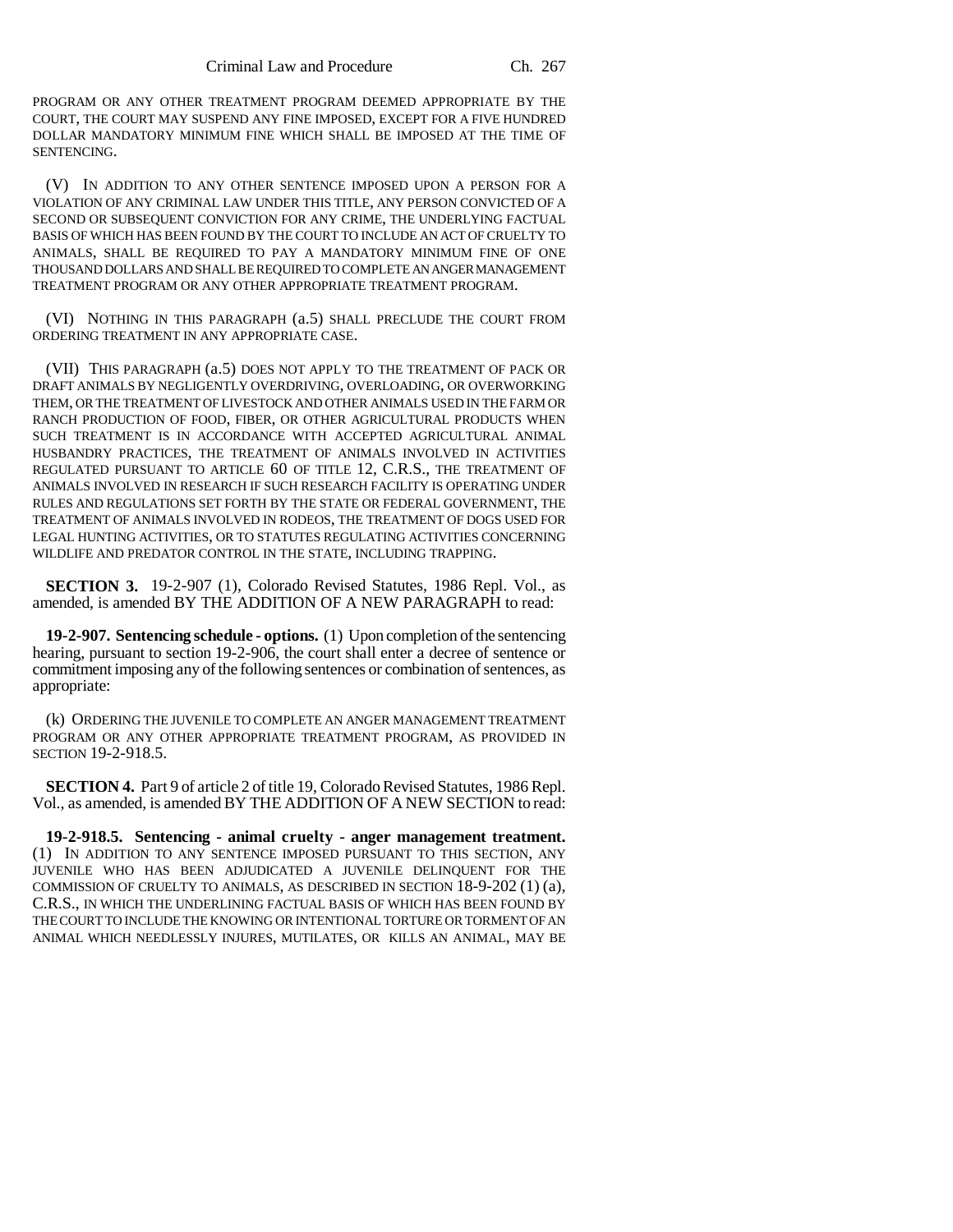ORDERED TO COMPLETE AN ANGER MANAGEMENT TREATMENT PROGRAM OR ANY OTHER TREATMENT PROGRAM DEEMED APPROPRIATE BY THE COURT.

(2) THE COURT MAY ORDER AN EVALUATION TO BE CONDUCTED PRIOR TO DISPOSITION IF AN EVALUATION WOULD ASSIST THE COURT IN DETERMINING AN APPROPRIATE DISPOSITION. THE PARENTS OR LEGAL GUARDIAN OF THE JUVENILE ORDERED TO UNDERGO AN EVALUATION SHALL BE REQUIRED TO PAY THE COST OF THE EVALUATION. IF THE EVALUATION RESULTS IN A RECOMMENDATION OF TREATMENT AND IF THE COURT SO FINDS, THE JUVENILE SHALL BE ORDERED TO COMPLETE AN ANGER MANAGEMENT TREATMENT PROGRAM OR ANY OTHER TREATMENT PROGRAM DEEMED APPROPRIATE BY THE COURT.

(3) THE DISPOSITION FOR ANY JUVENILE WHO HAS BEEN ADJUDICATED A JUVENILE DELINQUENT A SECOND OR SUBSEQUENT TIME, THE UNDERLYING FACTUAL BASIS OF WHICH HAS BEEN FOUND BY THE COURT TO INCLUDE AN ACT OF CRUELTY TO ANIMALS, AS DESCRIBED IN SECTION 18-9-202 (1)(a), C.R.S., SHALL INCLUDE THE COMPLETION OF AN ANGER MANAGEMENT TREATMENT PROGRAM OR ANY OTHER TREATMENT PROGRAM DEEMED APPROPRIATE BY THE COURT.

(4) NOTHING IN THIS SECTION SHALL PRECLUDE THE COURT FROM ORDERING TREATMENT IN ANY APPROPRIATE CASE.

(5) THIS SECTION DOES NOT APPLY TO THE TREATMENT OF PACK OR DRAFT ANIMALS BY NEGLIGENTLY OVERDRIVING, OVERLOADING, OR OVERWORKING THEM, OR THE TREATMENT OF LIVESTOCK AND OTHER ANIMALS USED IN THE FARM OR RANCH PRODUCTION OF FOOD, FIBER, OR OTHER AGRICULTURAL PRODUCTS WHEN SUCH TREATMENT IS IN ACCORDANCE WITH ACCEPTED ANIMAL HUSBANDRY PRACTICES, THE TREATMENT OF ANIMALS INVOLVED IN ACTIVITIES REGULATED PURSUANT TO ARTICLE 60 OF TITLE 12,C.R.S., THE TREATMENT OF ANIMALS INVOLVED IN RESEARCH IF SUCH RESEARCH FACILITY IS OPERATING UNDER RULES AND REGULATIONS SET FORTH BY THE STATE OR FEDERAL GOVERNMENT, THE TREATMENT OF ANIMALS INVOLVED IN RODEOS, THE TREATMENT OF DOGS USED FOR LEGAL HUNTING ACTIVITIES, OR TO STATUTES REGULATING ACTIVITIES CONCERNING WILDLIFE AND PREDATOR CONTROL IN THE STATE, INCLUDING TRAPPING.

**SECTION 5.** 18-1-110 (3), Colorado Revised Statutes, 1986 Repl. Vol., as amended, is amended to read:

**18-1-110. Payment and collection of fines for class 1, 2, or 3 misdemeanors and class 1 or 2 petty offenses - release from incarceration.** (3) For the purposes of this section, "nonviolent class 1, 2, or 3 misdemeanor" means a class  $\hat{1}$ ,  $\hat{2}$ , or 3 misdemeanor which THAT does not involve CRUELTY TO AN ANIMAL, AS DESCRIBED IN SECTION 18-9-202 (1) (a), OR the use or threat of physical force on or to a person in the commission of the misdemeanor.

**SECTION 6. Appropriation.** (1) In addition to any other appropriation, there is hereby appropriated, out of any moneys in the animal cruelty prevention fund not otherwise appropriated, to the judicial department, for the fiscal year beginning July 1, 1997, the sum of thirty-three thousand one hundred seventy-six dollars (\$33,176), or so much thereof as may be necessary, for the implementation of this act.